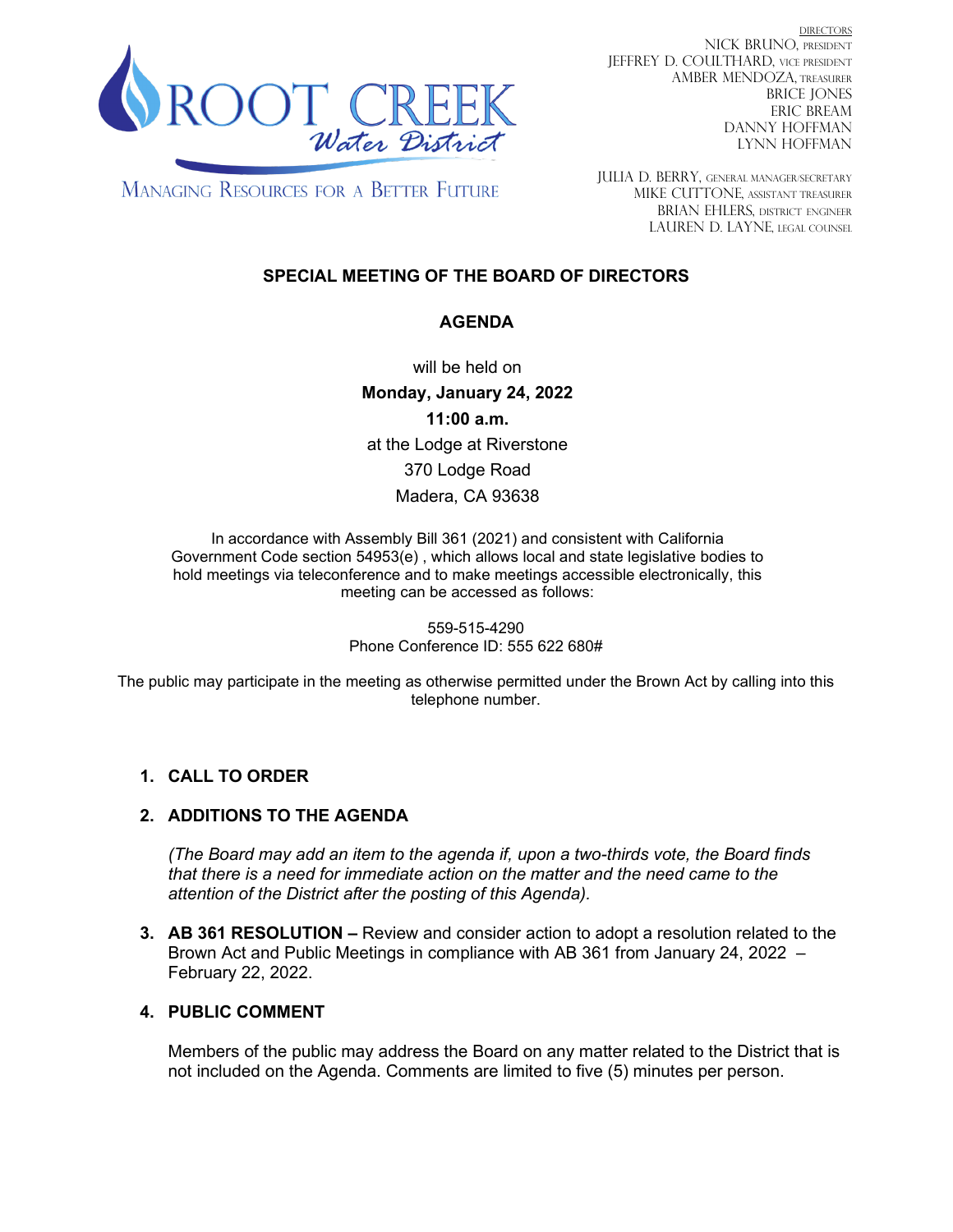## **5. POTENTIAL CONFLICT(S) OF INTEREST**

*(Any Board member who has a potential conflict of interest may now identify the item and recuse himself or herself from discussing and voting on the matter.)*

- **6. CONSENT CALENDAR** Review and Consider for Action:
	- **a.** Approval of minutes of the regular board meeting on December 13, 2021.
	- **b.** Approval of minutes of the special board meeting on December 29, 2021
	- **c.** Acceptance of the financial statements for the month of November 2021.

#### **7. CORRESPONDENCE**

*(Members of the Board or Staff may provide comment on any timely matter related to the District that is not included on the agenda.)*

- **8. BOARD ACTION ITEMS**  The Board may take action on any of the following items: **Old Business**
	- **a. District 2022 Budget -** Review and consider adopting a budget for the year January 1, 2022 -December 31, 2022.

#### **9. New Business**

- **a. Well #5 Change Orders -** Review and consider action to approve change order items for Provost and Pritchard for services performed at Well #5; *Budget Item 900.03c.02, Water Connection Fees.*
	- 1. iCAD programming services, not to exceed \$21,000.00
	- 2. Lyles Diversified well cleaning and repair
- **b. Wastewater Treatment Facility Equipment –** Review and consider purchasing and installing DRYPAC equipment for wastewater treatment facility in the amount of \$356,614.92 and adjust *Budget Item 900.03d.03, Sewer Connection Fees.*
- **c. Contract for Accounting Services –** Review and consider action to approve a contract for services with Michael Cuttone, C.P.A. for services, commencing January 1, 2022, in the amount of \$7,240.00 per month.
- **10. DISTRICT ENGINEER'S REPORT -** The Board may take action on any of the following items:
	- **a.** Operations Monthly Report
	- **b.** Other District Matters

**11. LEGAL COUNSEL REPORT** – The Board may take action on any of the following items:

**a.** Legislation